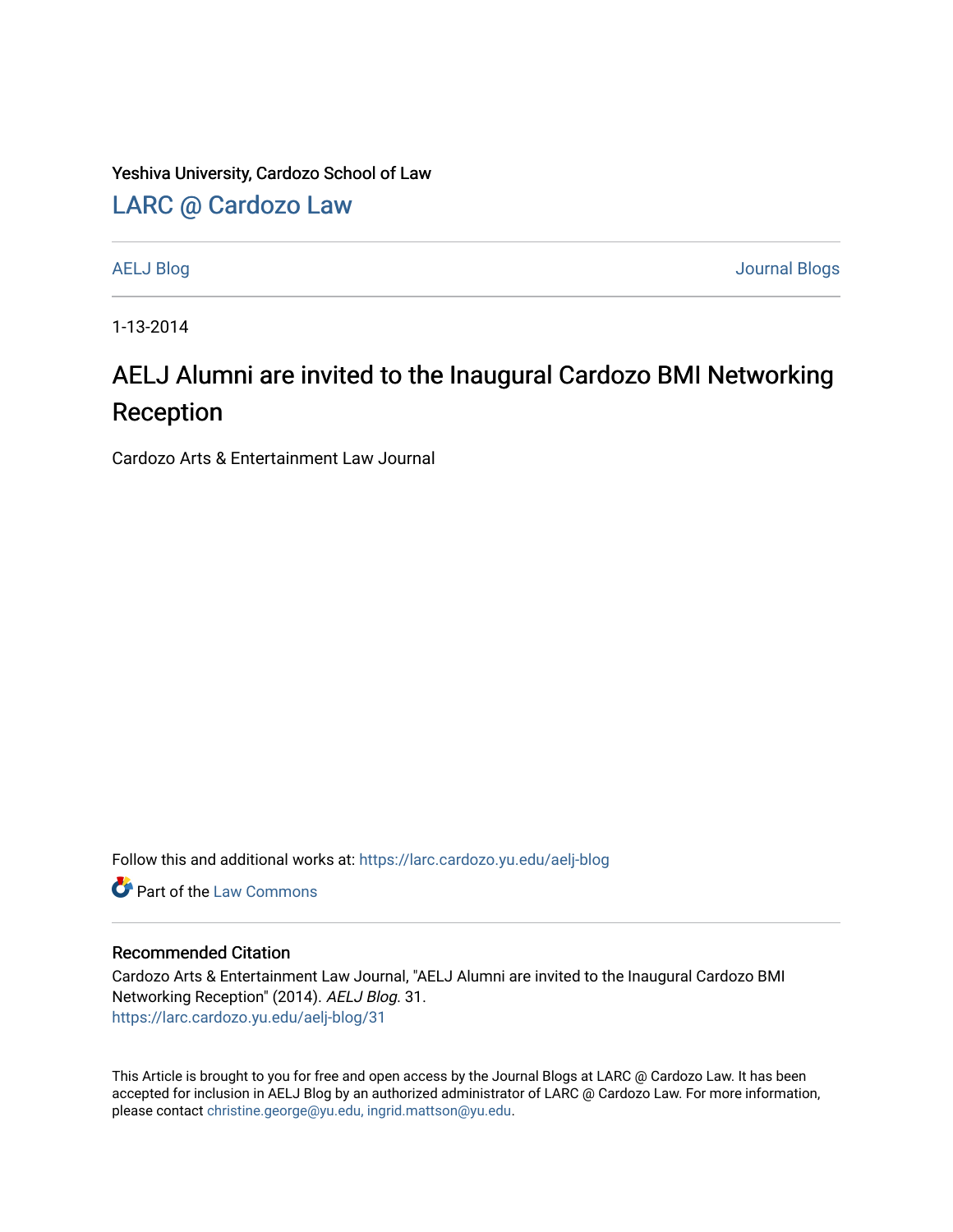## **AELJ Alumni are invited to the Inaugural Cardozo BMI Networking Reception**

Posted on January 13, 2014



Join fellow attorneys, state and federal judges, industry professionals, professors, and students for an evening of food, drinks, and discussion to kickstart the **Cardozo BMI Moot Court** [Competition.](http://www.cardozobmi.info/) This evening presents a unique opportunity to network, strengthen and build